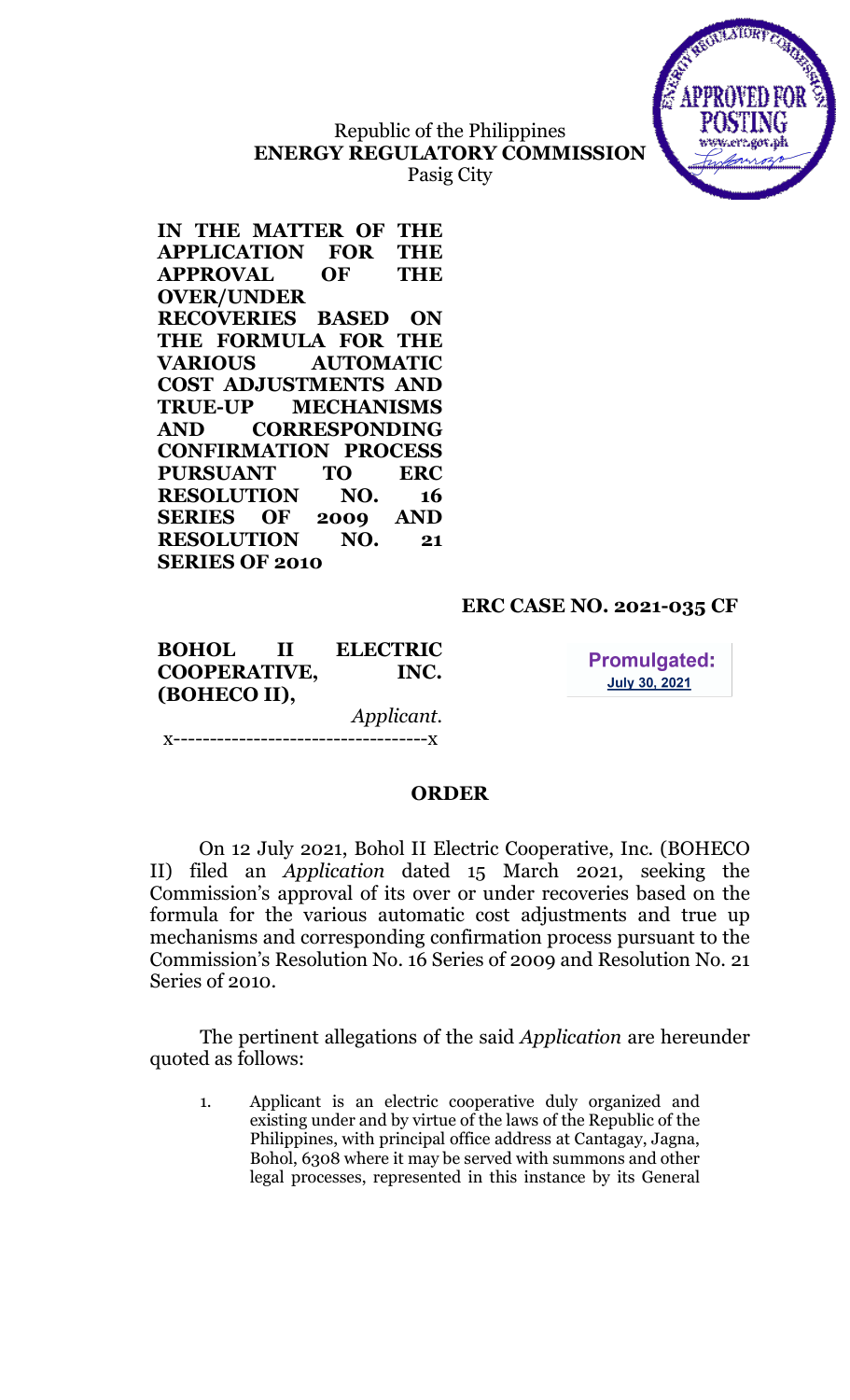Manager, Engr. Eugenio R. Tan, of legal age, Filipino, married and with office address also located at Cantagay, Jagna, Bohol per Board Resolution No. 44-2021;

- 2. Herein applicant is the exclusive franchise holder issued by the National Electrification Administration (NEA) to operate an electric light and power services in the (21) municipalities, namely the municipalities of Alicia, Anda, Bien-Unido, Buenavista, Candijay, Carlos P. Garcia Island, Dagohoy, Danao, Duero, Garcia-Hernandez, Getafe, Guindulman, Jagna, Mabini, Pilar, San Miguel, Sierra Bullones, Talibon, Trinidad, Ubay and Valencia, all in the province of Bohol;
- 3. Pursuant to ERC Resolution No. 16 Series of 2009 as amended by ERC Resolution No. 21 Series of 2010, more specifically Article 5, Section 1 thereof, all Visayas Distribution Utilities (DUs) shall file their respective consolidated applications on or before March 31, 2021 for the over/under recoveries on their implementation of various automatic cost adjustment and true-up mechanisms;
- 4. In applying various formulae in the determination of the adjustments and the recovery or refund of Over or Under Recoveries herein applicant hereby adopts the respective formula as provided for in ERC Resolution No. 16 Series of 2009 and ERC Resolution No. 21 Series of 2010 together with the specific definitions and sub-formula for each item thereof;
- 5. In support of this application, herein applicant attached the following required documents contained in the guidelines issued by the Honorable Energy Regulatory Commission, to wit:

### FOLDER 1- APPLICATION

a. Application

- b. Supply & Trans Data sheet for the year
- c. Statistical Data Sheet for the year
- d. Actual Implemented Rates Sheet for the Year
- e. Lifeline Discount Sheet for the year
- f. Senior Citizen discount sheet for the year
- g. Additional Statistical data Sheet for the year
- h. Summary of O/U Recoveries/Refund Computation yearly
- i. Proposed Refund/Collect Scheme

### FOLDER 2 – SUPPLIER AND TRANSMISSION DATA

- a. Power bills from suppliers, Proof of Payment, Adjustments/Debit or Credit memo
- b. NGCP

FOLDER 3 – STATISTICAL DATA

a. Summary of pilferage Cost recoveries/manifestation if N/A

- b. Report of implemented Orders/Decisions
- c. Monthly Financial & Statistical Report (Sections A & E)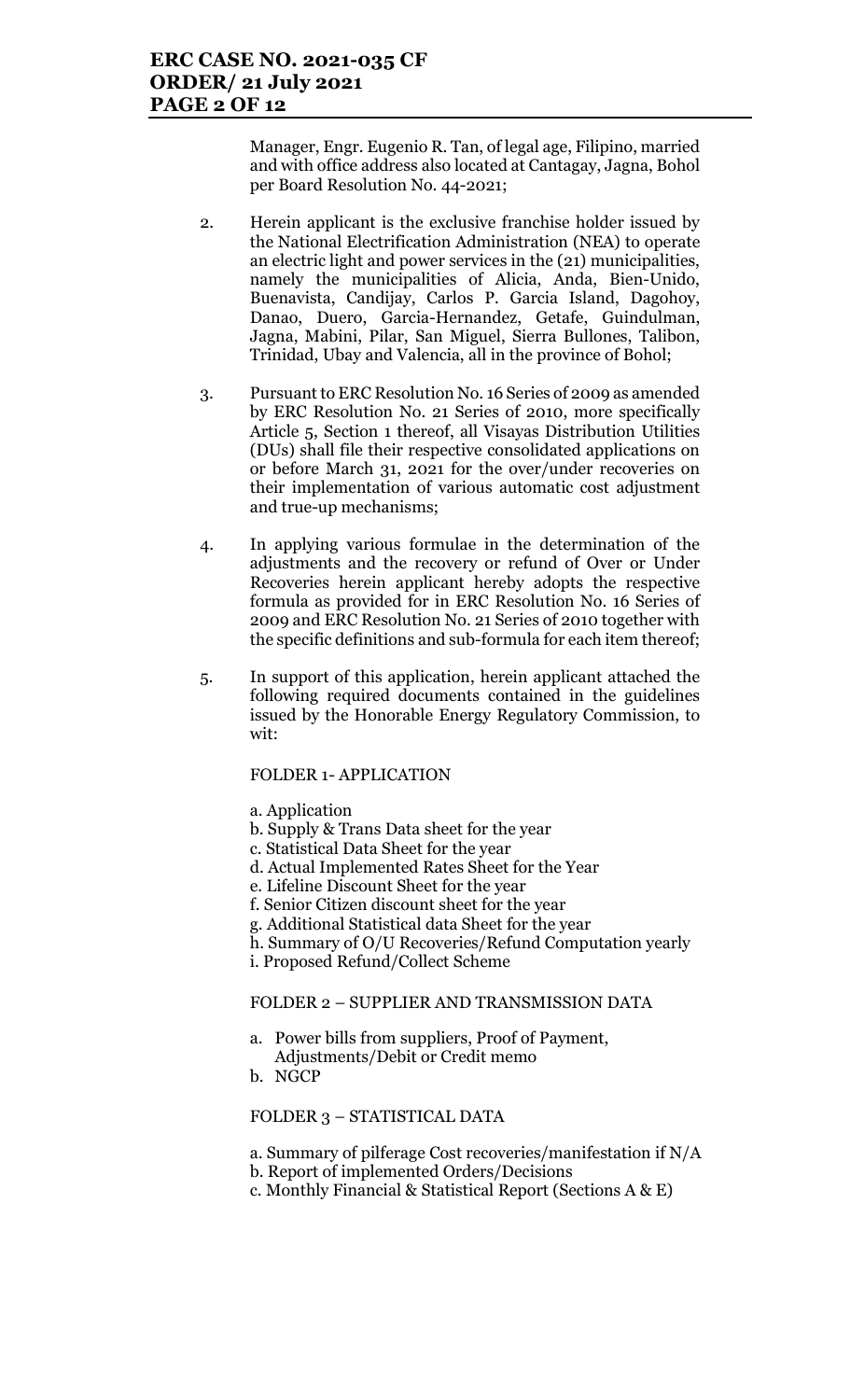### d. Demand (KW) Sales Summary Report

### FOLDER 4 – ACTUAL IMPLEMENTED RATES DATA a. Two (2) consumer bills per customer class (non-lifeliner) b. One (1) consumer bill per Lifeline bracket (lifeliner) c. One (1) Senior Citizen consumer bill

FOLDER 5 – OTHER DOCS

- a. Submitted Monthly URR (as per Res. No. 17 series of 2009)
- b. Submitted Monthly URR addendum
- c. Single Line Diagram
- d. Submitted Monthly reports as per ERC Resolution 10 series of 2018
- 6. The Summary of pass true-cost vis-à-vis the actual billing on estimated Generation, Transmission, System Loss, Lifeline Subsidy, Senior Citizen Subsidy rates are as follows, to wit:

### BOHOL II ELECTRIC COOPERATIVE, INC. SUMMARY OF (OVER) / UNDER RECOVERY For the years 2018 – 2021

## 1. Generation

|       | <b>GENERATION</b>    |                  |                |
|-------|----------------------|------------------|----------------|
| Year  | Allowable Generation | Generation       |                |
|       | Cost                 | Revenues         | (Over) / Under |
| 2018  | 700,906,107.97       | 702,076,435.25   | (1,170,327.28) |
| 2019  | 707,807,735.83       | 711,799,126.73   | (3,991,390.90) |
| 2020  | 694,221,896.65       | 697,219,911.16   | (2,998,014.51) |
| Total | 2,102,935,740.45     | 2,111,095,473.14 | (8,159,732.69) |

## 2. Transmission

|       | <b>TRANSMISSION</b>      |                |                |
|-------|--------------------------|----------------|----------------|
| Year  | Allowable                | Transmission   |                |
|       | <b>Transmission Cost</b> | Revenue        | (Over) / Under |
| 2018  | 95,021,817.82            | 93,339,246.28  | 1,682,571.54   |
| 2019  | 95,484,968.14            | 97,623,173.72  | (2,138,205.58) |
| 2020  | 109,014,441.50           | 108,340,183.75 | 674, 257. 75   |
| Total | 299,521,227.46           | 299,302,603.75 | 218,623.71     |

## 3. System Loss Rate

|       | <b>SYSTEM LOSS</b> |                    |                 |
|-------|--------------------|--------------------|-----------------|
| Year  | Allowable System   | <b>System Loss</b> |                 |
|       | Loss Cost          | Revenues           | (Over) / Under  |
| 2018  | 84, 383, 190. 59   | 84,595,831.28      | (212, 640.69)   |
| 2019  | 83,148,977.90      | 89,963,825.49      | (6,814,847.59)  |
| 2020  | 84,934,015.32      | 92, 263, 786. 43   | (7,329,771.11)  |
| Total | 252,466,183.81     | 266,823,443.20     | (14,357,259.39) |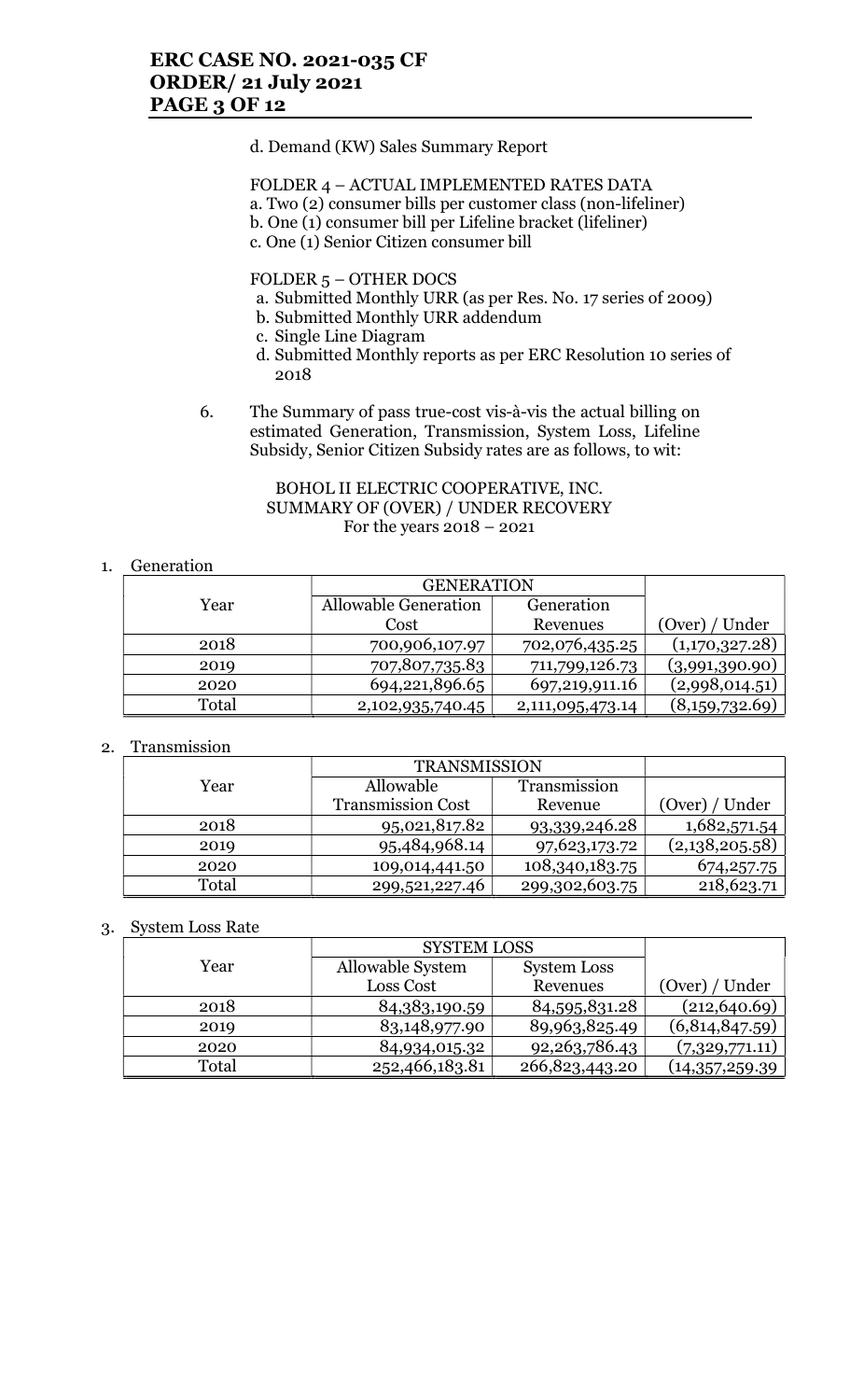## ERC CASE NO. 2021-035 CF ORDER/ 21 July 2021 PAGE 4 OF 12

### Life Line Discount /

#### 4. Subsidy

|       | LIFELINE       |                        |                |
|-------|----------------|------------------------|----------------|
| Year  | Total Lifeline | <b>Actual Lifeline</b> |                |
|       | Discount       | Subsidy                | (Over) / Under |
| 2018  | 2,886,918.52   | 2,969,194.54           | (82, 276.02)   |
| 2019  | 2,609,124.12   | 2,730,114.85           | (120,990.74)   |
| 2020  | 2,391,606.47   | 3,429,731.21           | (1,038,124.74) |
| Total | 7,887,649.11   | 9,129,040.61           | (1,241,391.50) |

### Senior Citizen

### 5. Discount / Subsidy

| . | ---------<br>$v_{\text{w}}$ |                       |           |                |  |
|---|-----------------------------|-----------------------|-----------|----------------|--|
|   | Year                        | <b>SENIOR CITIZEN</b> |           |                |  |
|   |                             | Discount              | Subsidy   | (Over) / Under |  |
|   | 2018                        | 37,430.17             | 35,610.46 | 1,819.71       |  |
|   | 2019                        | 36,086.60             | 33,633.71 | 2,452.90       |  |
|   | 2020                        | 16,224.32             | 17,099.58 | (875.26)       |  |
|   | Total                       | 89,741.09             | 86,343.75 | 3,397.34       |  |

### 6. Summary

| Particulars             | Revenue          |                          | (Over) / Under  |
|-------------------------|------------------|--------------------------|-----------------|
|                         | Pass Through     | <b>Actual Collection</b> | Recovery        |
| Generation              | 2,102,935,740.45 | 2,111,095,473.14         | (8,159,732.69)  |
| Transmission            | 299,521,227.46   | 299,302,603.75           | 218,623.71      |
| <b>System Loss Rate</b> | 252,466,183.81   | 266,823,443.20           | (14,357,259.39) |
| Life Line Discount /    |                  |                          |                 |
| Subsidy                 | 7,887,649.11     | 9,129,040.61             | (1,241,391.50)  |
| Senior Citizen          |                  |                          |                 |
| Discount / Subsidy      | 89,741.09        | 86,343.75                | 3,397.34        |
| Total                   | 2,662,900,541.92 | 2,686,436,904.45         | (23,536,362.54  |

7. BOHECO II has duly complied with the pre-filing requirements in accordance with the Rules of Practice and Procedure of the Energy Regulatory Commission.

### PRAYER

WHEREFORE, premises considered, it is respectfully prayed of this Honorable Commission that the submitted calculation prepared by the Applicant be approved and that upon receipt of the Order of Approval, herein Applicant be allowed to propose the scheme of refund/recovery as the case may be.

All other relief which are deemed just and equitable are likewise prayed for.

Finding the said Application to be sufficient in form with the required fees having been paid, the Commission hereby sets the same for determination of compliance with the jurisdictional requirements, expository presentation, Pre-trial Conference, and presentation of evidence on the following dates and online platform for the conduct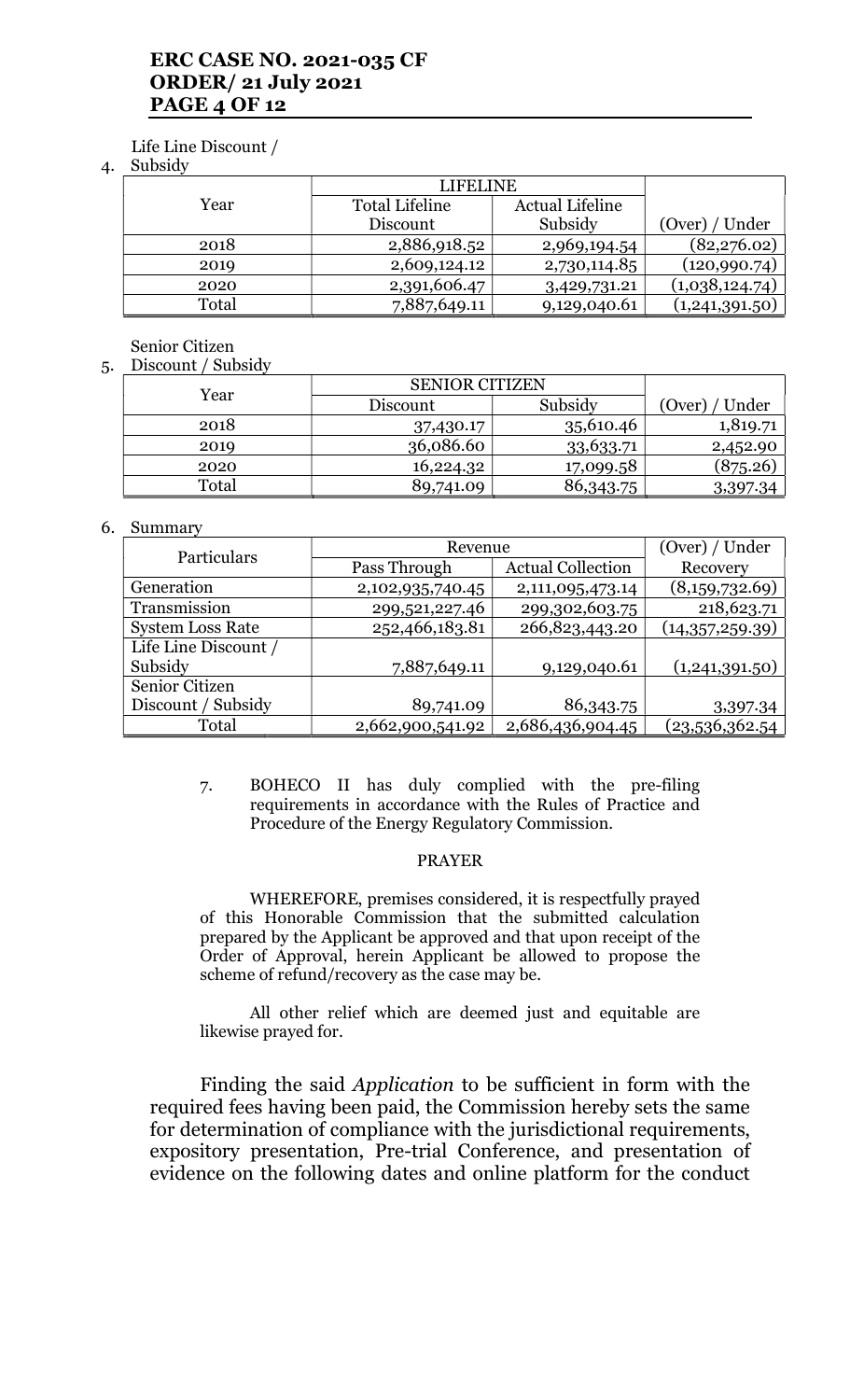## ERC CASE NO. 2021-035 CF ORDER/ 21 July 2021 PAGE 5 OF 12

thereof, pursuant to Resolution No. 09, Series 0f 2020<sup>1</sup> dated 24 September 2020 and Resolution No. 01, Series of 2021, dated 17 December 2020 (ERC Revised Rules of Practice and Procedure)<sup>2</sup>:

| <b>Date</b>                                                                          | <b>Platform</b>                  | <b>Activity</b>                                                                                          |
|--------------------------------------------------------------------------------------|----------------------------------|----------------------------------------------------------------------------------------------------------|
| <b>31 August 2021</b><br>(Tuesday) at nine o'clock<br>in the morning $(9:00)$<br>AM) | <b>Microsoft</b><br><b>Teams</b> | Determination of<br>compliance with the<br>jurisdictional<br>requirements and<br>expository presentation |
| 07 September 2021<br>(Tuesday) at nine o'clock<br>in the morning $(9:00)$            | <b>Microsoft</b><br><b>Teams</b> | <b>Pre-trial Conference</b><br>and presentation of<br>evidence                                           |

# RELATIVE THERETO, BOHECO II is hereby directed to:

- 1) Cause the publication of the attached Notice of Virtual Hearing once (1x) in a newspaper of nationwide circulation in the Philippines at its own expense, with the date of publication to be made not later than ten (10) days before the date of the scheduled initial hearing;
- 2) Furnish with copies of this Order and the attached Notice of Virtual Hearing the Offices of the Provincial Governors, the Mayors and the Local Government Unit (LGU) legislative bodies within BOHECO II's franchise area for the appropriate posting thereof on their respective bulletin boards;
- 3) Inform the consumers within the franchise area of BOHECO II, by any other means available and appropriate, of the filing of the Application, its reasons therefor, and of the scheduled hearings thereon;
- 4) Furnish with copies of this Order and the attached Notice of Virtual Hearing, the Office of the Solicitor General (OSG), the Commission on Audit (COA), and the Committees on Energy of both Houses of Congress. They are hereby requested, if they so desire to send their duly

 <sup>1</sup> A Resolution Adopting the Guidelines Governing Electronic Applications, Filings and Virtual Hearings Before the Energy Regulatory Commission.

 $2A$  Resolution Adopting the Revised Rules of Practice and Procedure of the Energy Regulatory Commission.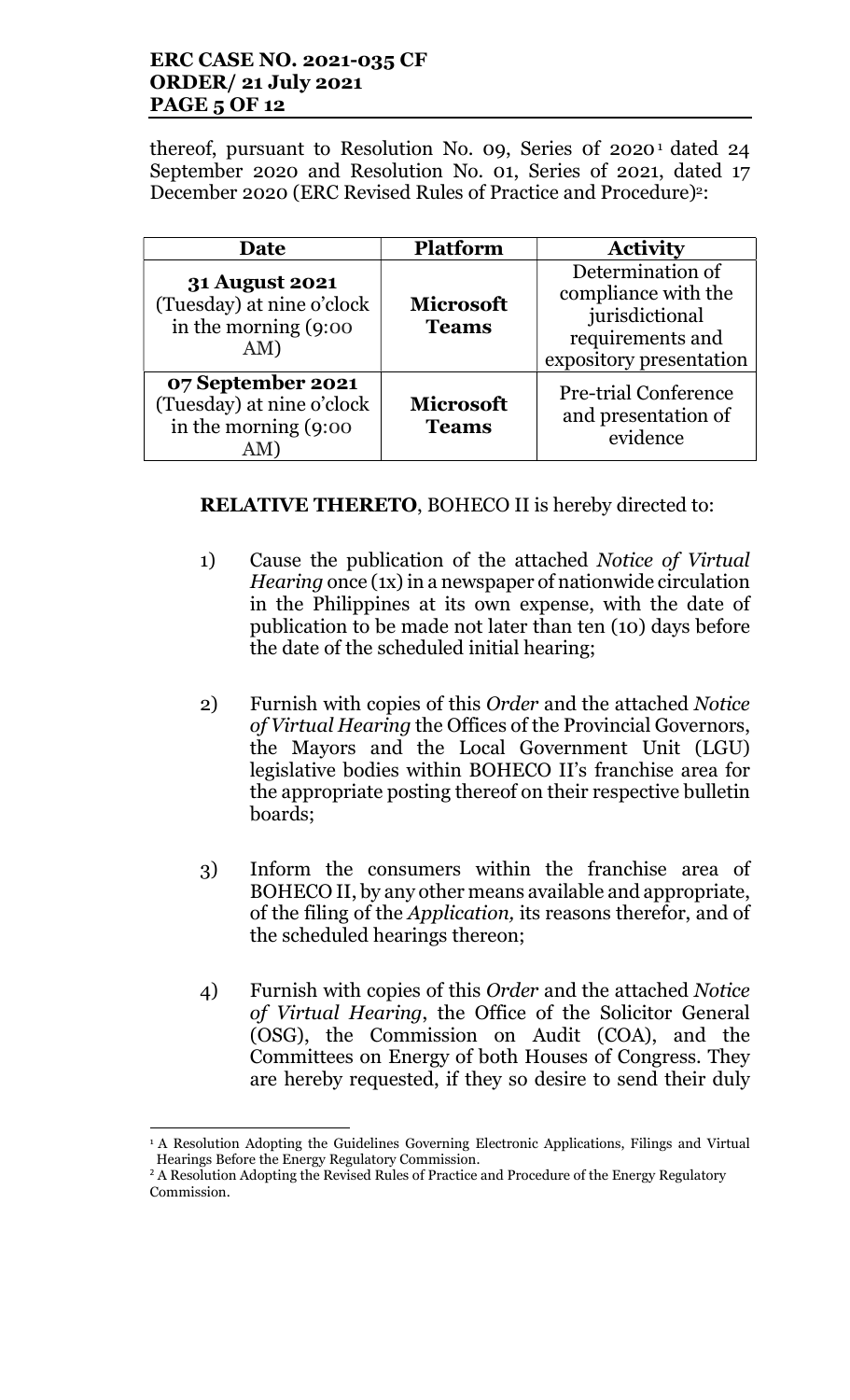authorized representatives and attend the scheduled hearing; and

5) Furnish with copies of the Application and its attachments all those making requests therefor, subject to the resolution of the prayer for confidential treatment of information, if any, and reimbursement of reasonable photocopying costs.<sup>3</sup>

Within five (5) calendar days prior to the date of the initial virtual hearing, BOHECO II must submit to the Commission via electronic mail (e-mail) at <u>docket@erc.ph</u>, copy furnish the Legal Service through legal@erc.ph, the scanned copies of its written compliance with the aforementioned jurisdictional requirements attaching therewith, methodically arranged and duly marked, the following:

- 1) The evidence of publication of the attached Notice of Virtual Hearing consisting of affidavit of the Editor or Business Manager of the newspaper where the said Notice of Virtual Hearing was published, and the complete issue of the said newspaper;
- 2) The evidence of actual posting of this Order and the attached Notice of Virtual Hearing consisting of certifications issued to that effect, signed by the aforementioned Governor, Mayors and LGU legislative bodies or their duly authorized representatives, bearing the seals of their offices;
- 3) The evidence of other means employed by BOHECO II to inform the consumers within the affected franchise area of the filing of the Application, its reasons therefor, and of the scheduled hearing thereon;
- 4) The evidence of receipt of copies of this Order and the attached Notice of Virtual Hearing by the OSG, the COA, and the Committees on Energy of both Houses of Congress;
- 5) The evidence of receipt of copies of the Application and its attachments by all those making requests therefor, if any; and

 3 For the e-mail address of the applicant, please see page 10.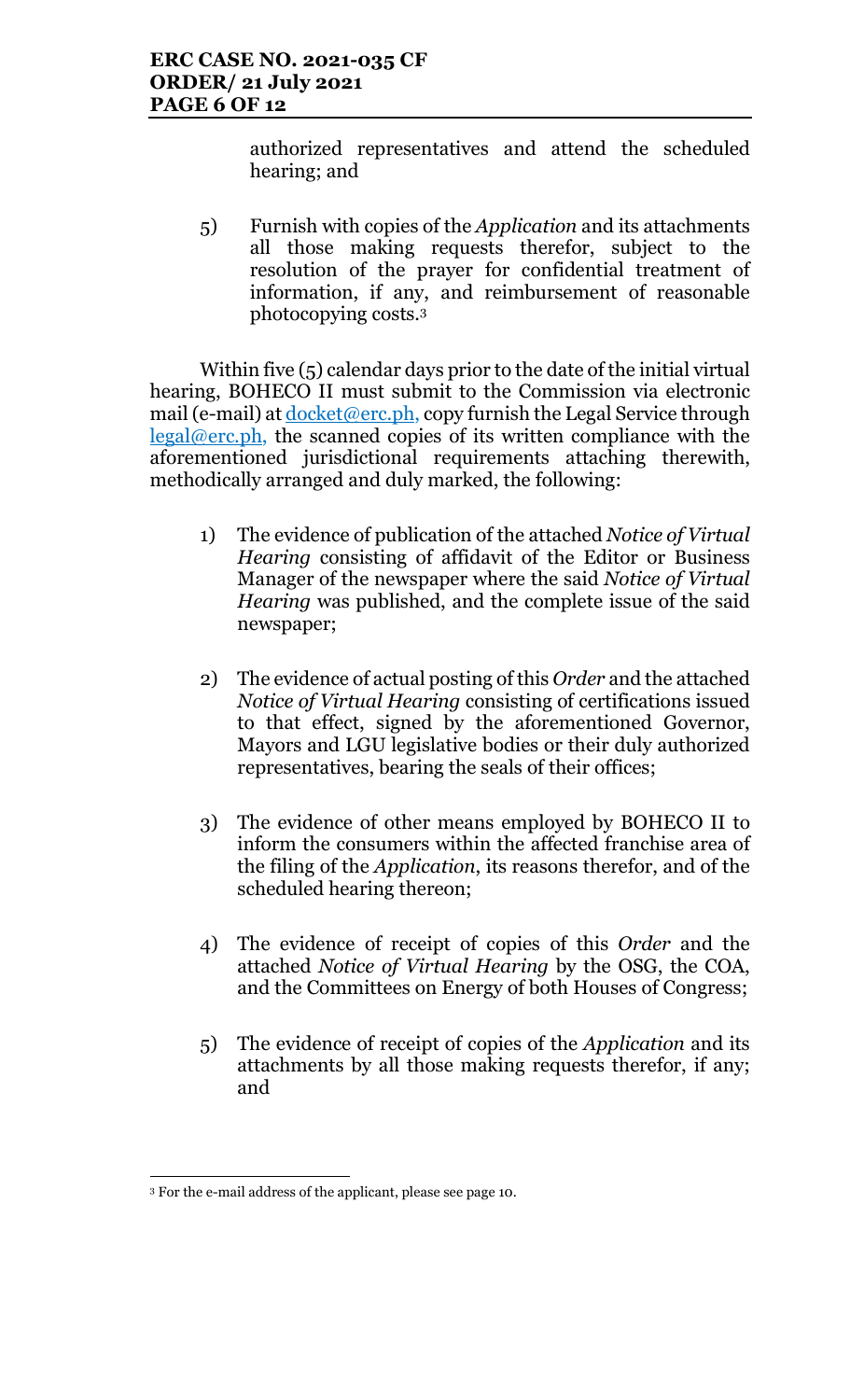6) Such other proof of compliance with the requirements of the Commission.

Moreover, BOHECO II is hereby required to post on its bulletin boards, the scanned copies of the foregoing jurisdictional requirements, together with the newspaper publication and certifications issued by the concerned Office of the Mayors, Governor and Local Legislative Bodies, and to submit proof of its posting thereof.

BOHECO II and all interested parties are also required to submit via e-mail at  $\frac{\text{docket@erc.ph.}}{\text{copy furnish the Legal Service through}}$ legal@erc.ph, at least five  $(5)$  calendar days before the date of the scheduled virtual hearing and Pre-trial Conference, their respective Pre-Trial Briefs containing, among others:

- 1) A summary of admitted facts and proposed stipulation of facts;
- 2) The issues to be tried or resolved;
- 3) The documents or exhibits to be presented, stating the purposes and proposed markings therefor, which should also be attached to the Pre-trial Brief; and
- 4) The number and names of the witnesses, with their written testimonies in a Judicial Affidavit form attached to the Pretrial Brief.

BOHECO II must ensure that all the documents or exhibits proposed to be presented have already been duly submitted to the Commission at least five (5) calendar days before the date of the scheduled initial virtual hearing and Pre-trial Conference pursuant to the preceding paragraph.

Failure of BOHECO II to comply with the above requirements within the prescribed period shall be a ground for cancellation of the scheduled hearing, and the resetting of which shall be six (6) months from the said date of cancellation.

BOHECO II must also be prepared to make an expository presentation of the instant Application, aided by whatever communication medium that it may deem appropriate for the purpose, in order to put in plain words and explain, for the benefit of the consumers and other concerned parties, the nature of the Application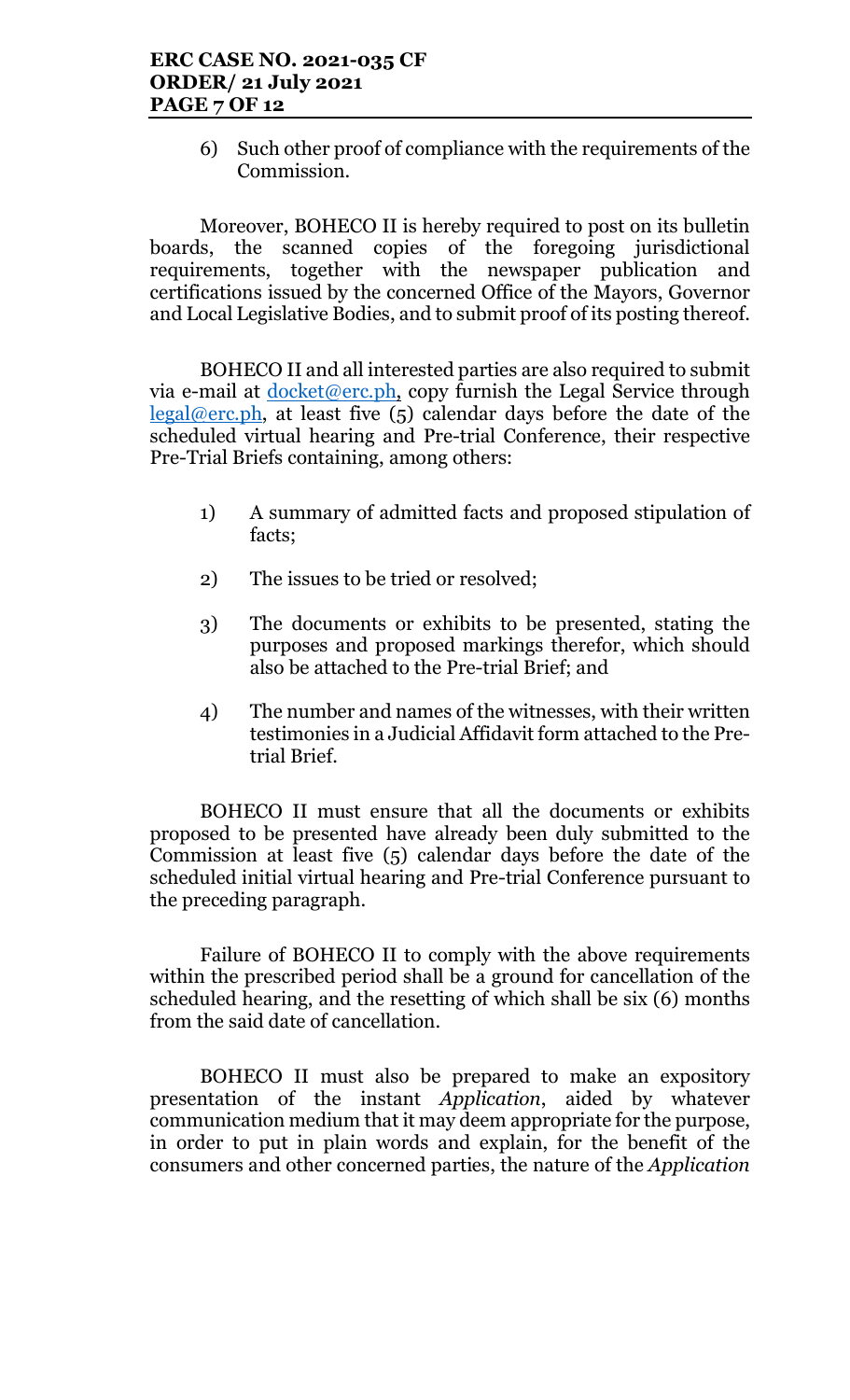## ERC CASE NO. 2021-035 CF ORDER/ 21 July 2021 PAGE 8 OF 12

with relevant information and pertinent details substantiating the reasons and justifications being cited in support thereof.

BOHECO II is hereby directed to file a copy of its Expository Presentation via e-mail at  $d$ ocket@erc.ph, copy furnish the Legal Service through  $\text{legal@erc.ph.}$  at least five (5) calendar days prior to the scheduled virtual hearing. BOHECO II shall also be required, upon the request of any stakeholder, to provide an advance copy of its expository presentation, at least five (5) calendar days prior to the scheduled virtual hearing.

Any interested stakeholder may submit its comments and/or clarifications at least one (1) calendar day prior to the scheduled virtual hearing, via e-mail at <u>docket@erc.ph</u>, copy furnish the Legal Service through legal@erc.ph. The Commission shall give priority to the stakeholders who have duly submitted their respective comments and/or clarifications, to discuss the same and propound questions during the course of the expository presentation.

BOHECO II is hereby directed to submit, either through personal service, registered or ordinary mail/private courier, one (1) set of the original or certified true hard/printed copy/ies of its Jurisdictional Compliance, Expository Presentation, Pre-trial Brief, and Judicial Affidavit/s of witness/es, within five (5) working days from the date that the same were electronically submitted, as reflected in the acknowledgment receipt e-mail sent by the Commission. Similarly, all interested parties who filed their Petition for Intervention or Opposition are required to submit the hard/printed copy thereof within the same period through any of the available modes of service.

(This space is intentionally left blank)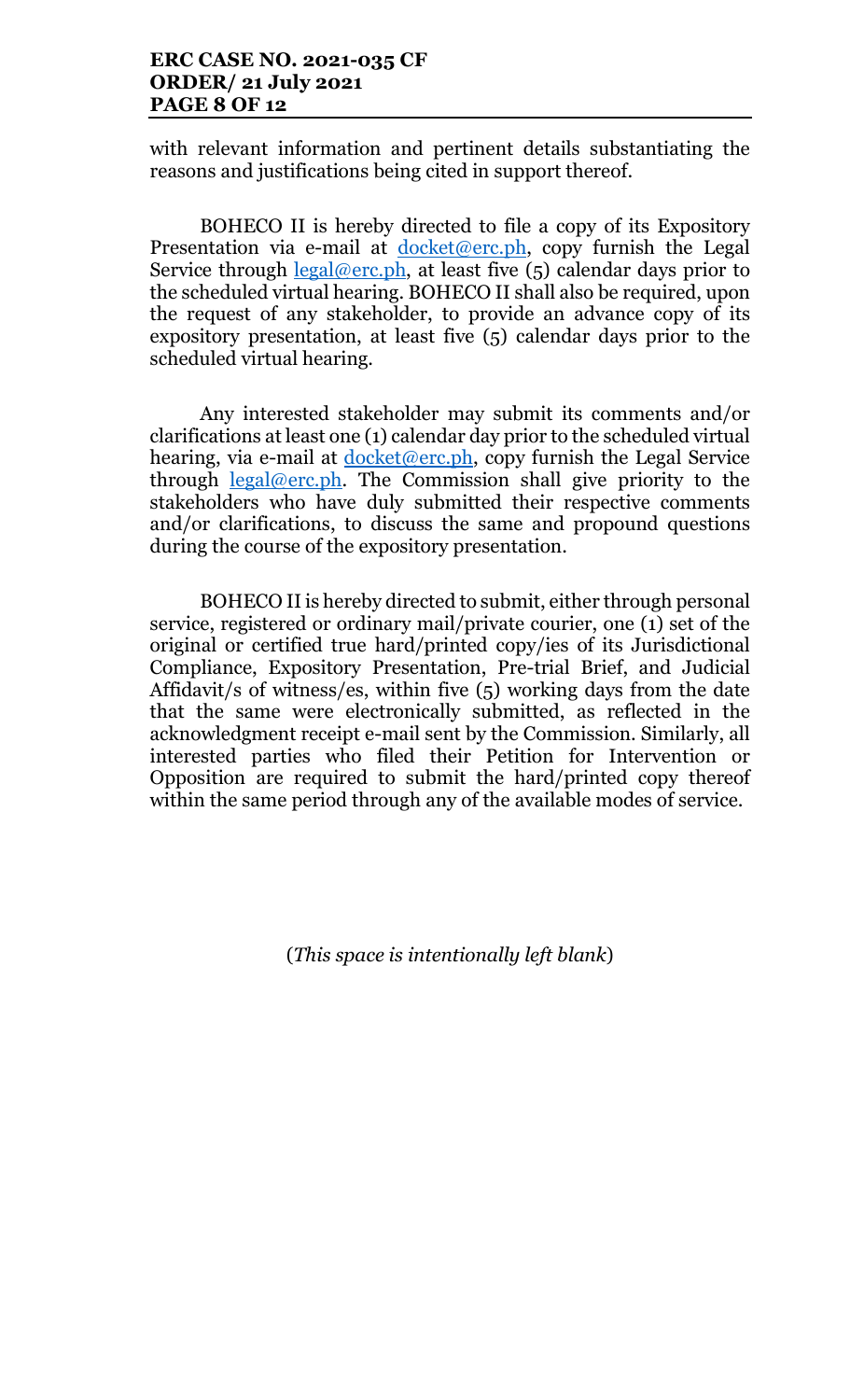Finally, BOHECO II, including its authorized representative/s and witness/es, are hereby directed to provide the Commission, thru legal.virtualhearings@erc.ph, with their respective e-mail addresses upon receipt of this Order. The Commission will send the access link/s to the aforementioned hearing platform within five (5) working days prior to the scheduled hearing.

# SO ORDERED.

Pasig City, 21 July 2021.

FOR AND BY AUTHORITY OF THE COMMISSION: AGNES VST DEVANADERA Chairperson and CEO



**ERC Office of the Chairperson** <u> Harat Barat Barat Barat Barat Barat Barat Barat Barat Barat Barat Barat Barat Barat Barat Barat Barat Barat Barat Barat Barat Barat Barat Barat Barat Barat Barat Barat Barat Barat Barat Barat Barat Barat Barat Barat Bara</u> \*AVSTD-2021-07-510-0071\*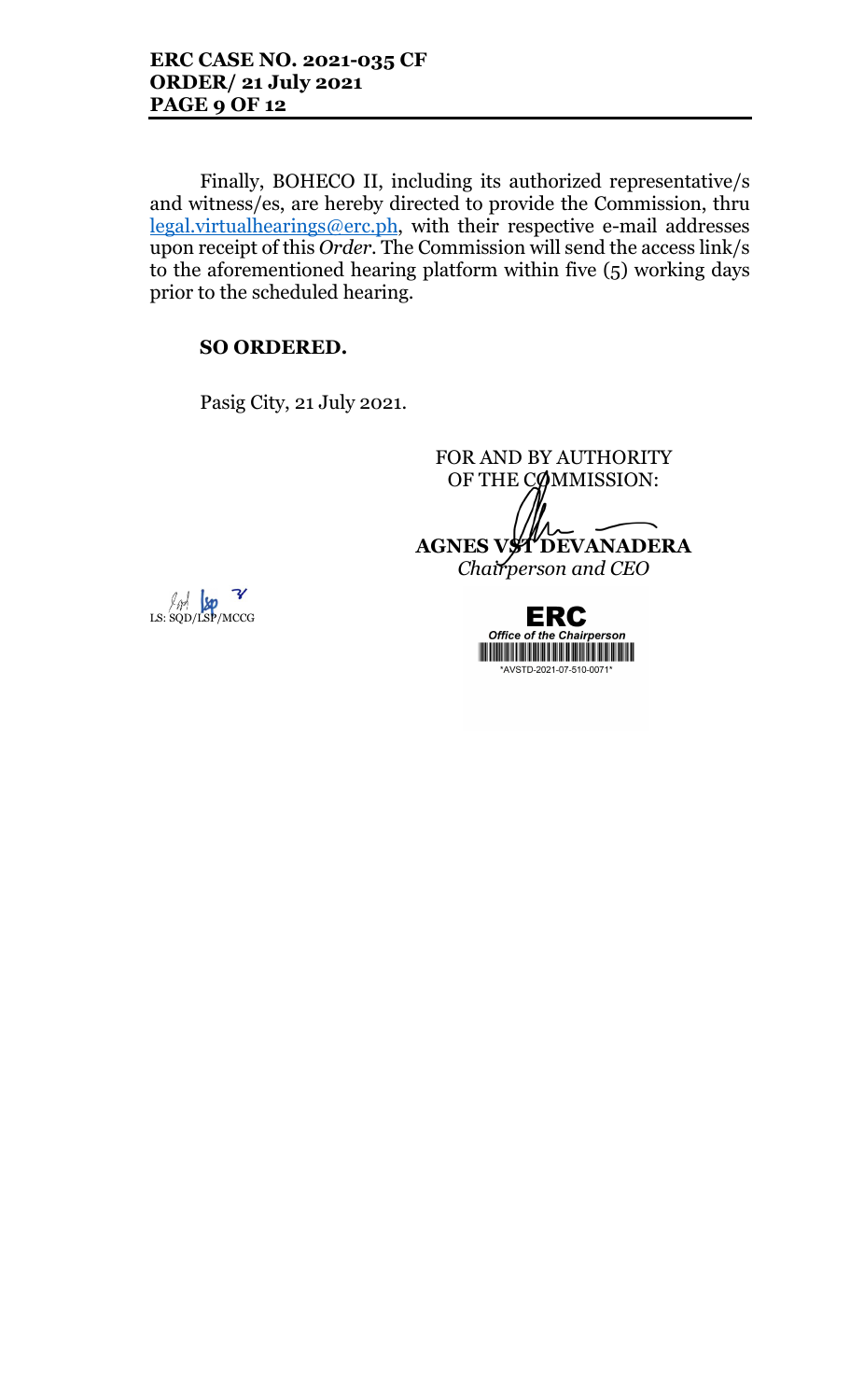## ERC CASE NO. 2021-035 CF ORDER/ 21 July 2021 PAGE 10 OF 12

Copy Furnished:

- 1. Bohol II Electric Cooperative Inc. (BOHECO II) Applicant Cantagay, Jagna, Bohol 6308
- 2. Atty. Teodoro M. Lagang Counsel for BOHECO II 2/F Pons Garcia Bldg., 34 CPG Avenue, Tagbilaran City Ted\_lagang@yahoo.com
- 3. Office of the Solicitor General (OSG) 134 Amorsolo Street, Legaspi Village, Makati City docket@osg.gov.ph
- 4. Commission on Audit (COA) Commonwealth Avenue, Quezon City citizensdesk@coa.gov.ph
- 5. Senate Committee on Energy GSIS Building, Roxas Boulevard, Pasay City senateenergycommittee@gmail.com
- 6. House Committee on Energy Batasan Hills, Quezon City committee.energy@house.gov.ph
- 7. Office of the Governor Province of Bohol
- 8. Office of the Local Government Unit (LGU) Legislative Body Province of Bohol
- 9. Office the Mayor Alicia, Bohol
- 10. Office of the LGU Legislative Body Alicia, Bohol
- 11. Office of the Mayor Anda, Bohol
- 12. Office of the LGU Legislative Body Anda, Bohol
- 13. Office of the Mayor Bien-Unido, Bohol
- 14. Office of the LGU Legislative Body Bien-Unido, Bohol
- 15. Office of the Mayor Buenavista, Bohol
- 16. Office of the LGU Legislative Body Buenavista, Bohol
- 17. Office of the Mayor Candijay, Bohol
- 18. Office of the LGU Legislative Body Candijay, Bohol
- 19. Office of the Mayor Carlos P. Garcia Island, Bohol
- 20. Office of the LGU Legislative Body Carlos P. Garcia Island, Bohol
- 21. Office of the Mayor Dagohoy, Bohol
- 22. Office of the LGU Legislative Body Dagohoy, Bohol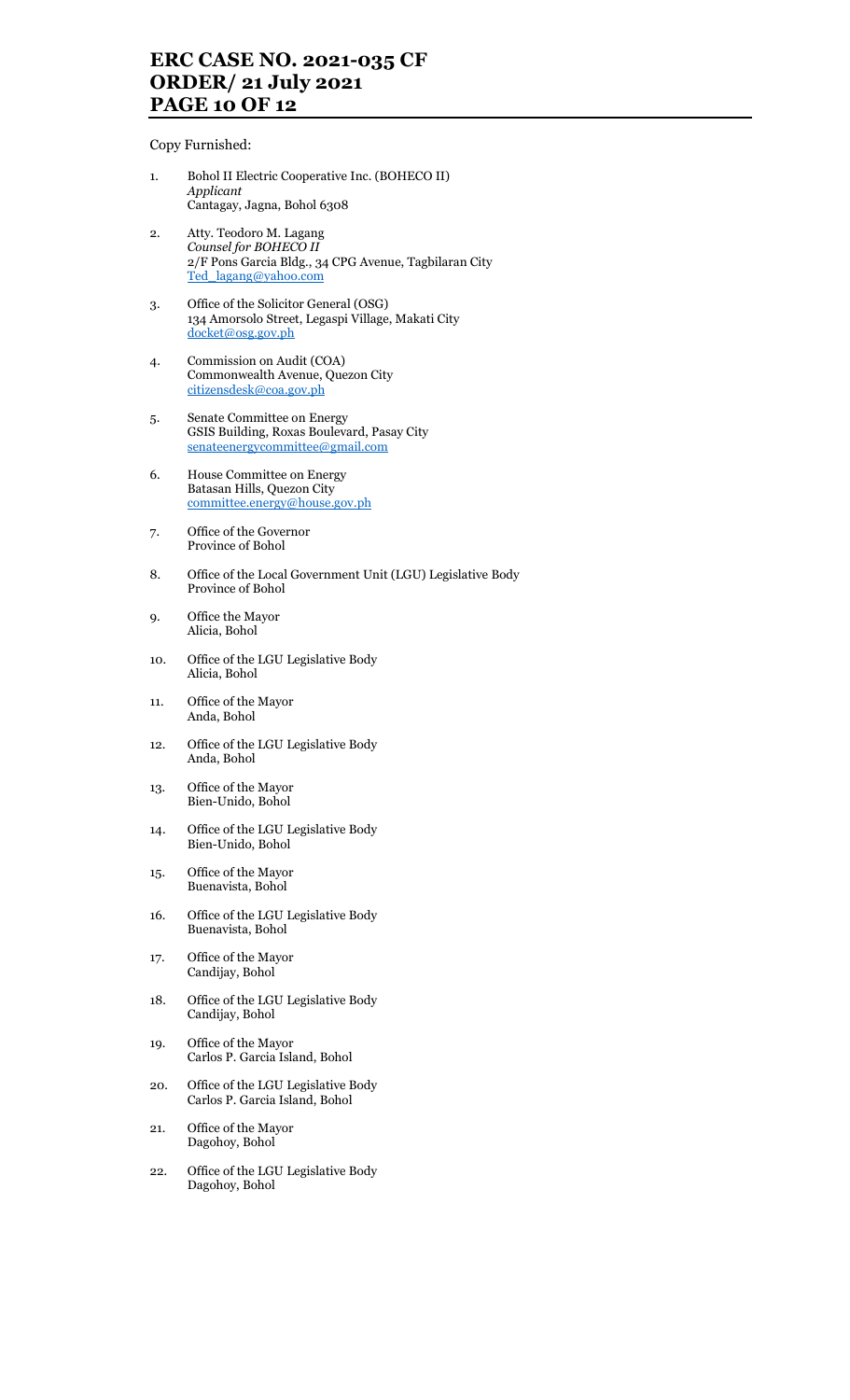## ERC CASE NO. 2021-035 CF ORDER/ 21 July 2021 PAGE 11 OF 12

- 23. Office of the Mayor Danao, Bohol
- 24. Office of the LGU Legislative Body Danao, Bohol
- 25. Office of the Mayor Duero, Bohol
- 26. Office of the LGU Legislative Body Duero, Bohol
- 27. Office of the Mayor Garcia Hernandez, Bohol
- 28. Office of the LGU Legislative Body Garcia Hernandez, Bohol
- 29. Office of the Mayor Getafe, Bohol
- 30. Office of the LGU Legislative Body Getafe, Bohol
- 31. Office of the Mayor Guindulman, Bohol
- 32. Office of the LGU Legislative Body Guindulman, Bohol
- 33. Office of the Mayor Jagna, Bohol
- 34. Office of the LGU Legislative Body Jagna, Bohol
- 35. Office of the Mayor Mabini, Bohol
- 36. Office of the LGU Legislative Body Mabini, Bohol
- 37. Office of the Mayor Pilar, Bohol
- 38. Office of the LGU Legislative Body Pilar, Bohol
- 39. Office of the Mayor San Miguel, Bohol
- 40. Office of the LGU Legislative Body San Miguel, Bohol
- 41. Office of the Mayor Sierra Bullones, Bohol
- 42. Office of the LGU Legislative Body Sierra Bullones, Bohol
- 43. Office of the Mayor Talibon, Bohol
- 44. Office of the LGU Legislative Body Talibon, Bohol
- 45. Office of the Mayor Trinidad, Bohol
- 46. Office of the LGU Legislative Body Trinidad, Bohol
- 47. Office of the Mayor